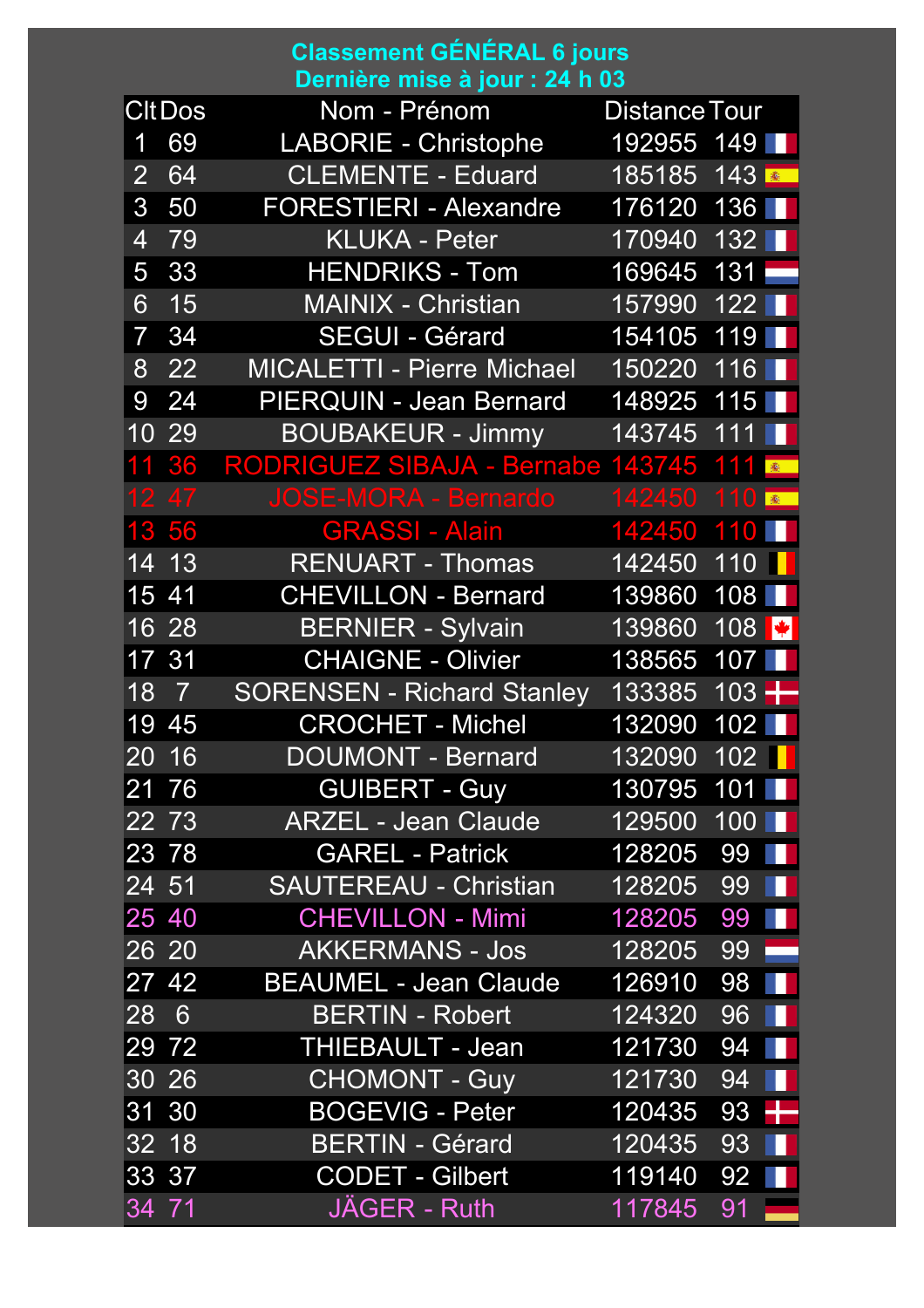| 35      | 9                  | <b>CORREDOR - Floreal</b>       | 117845 | 91 | . .        |
|---------|--------------------|---------------------------------|--------|----|------------|
|         | 3635               | <b>DIEUMEGARD - Philippe</b>    | 117845 | 91 |            |
|         | 37 52              | <b>CALVO - Jean Charles</b>     | 116550 | 90 |            |
| 38      | 3                  | <b>FLAMENT - Jacques</b>        | 115255 | 89 | н          |
| 39 67   |                    | <b>DUMONCEAU - Yannick</b>      | 115255 | 89 |            |
|         | 40 75              | <b>VIGUIE - Jean Philippe</b>   | 113960 | 88 |            |
|         | 41 57              | <b>WHECLER - Frédéric</b>       | 113960 | 88 |            |
| 42      | 48                 | <b>EMONIERE - Philippe</b>      | 112665 | 87 |            |
| 43      | 43                 | <b>MELENDEZ PEREZ - Alberto</b> | 111370 | 86 | ●          |
| 44      | 32                 | <b>GOUIN - Michel</b>           | 111370 | 86 |            |
|         | 45 54              | <b>BEAUVAIS - Anne</b>          | 110075 | 85 |            |
| 46      | $\overline{4}$     | <b>PERON - Pascal</b>           | 108780 | 84 |            |
|         | $47 \overline{14}$ | VELLY - Christian               | 108780 | 84 |            |
| $48$ 11 |                    | <b>BETAILLE - Roger</b>         | 107485 | 83 |            |
|         | 49 10              | <b>ARPAILLANGE - Didier</b>     | 107485 | 83 |            |
| 50      | 44                 | <b>ISMAILI - Anisse</b>         | 106190 | 82 | $\bigstar$ |
| 51      | 38                 | <b>VAN GEENE - Regina</b>       | 106190 | 82 |            |
|         | 52 59              | <b>JEANNIN - Christian</b>      | 106190 | 82 |            |
|         | 53 39              | <b>MARTINEZ - Alain</b>         | 104895 | 81 |            |
|         | 54 23              | <b>ESPINO - José Roberto</b>    | 104895 | 81 | $\bullet$  |
|         | 55 17              | <b>WOILLOT - Olivier</b>        | 103600 | 80 |            |
|         | 56 80              | <b>CASPER - Alain</b>           | 102305 | 79 |            |
| 57      | 49                 | <b>COMTE - Pascal</b>           | 102305 | 79 |            |
| 58      | 53                 | <b>LIENARD - Philippe</b>       | 101010 | 78 |            |
| 59      | 63                 | <b>LEBRUN - Thierry</b>         | 101010 | 78 |            |
|         | 60 70              | LHERITIER - Michel              | 98420  | 76 |            |
| 61      | 5                  | <b>SIMONS - Marie Jeanne</b>    | 97125  | 75 |            |
| 62      | 65                 | <b>FRANC - Philip</b>           | 97125  | 75 |            |
| 63 21   |                    | <b>GÄRTNER - Michael</b>        | 95830  | 74 |            |
|         | 64 55              | SAC-EPEE - Sandrine             | 90650  | 70 |            |
|         | 65 60              | <b>MICHEL - Patrick</b>         | 88060  | 68 |            |
|         | 66 27              | <b>ZEITER - Olivier</b>         | 86765  | 67 | ٠          |
| 67      | 46                 | <b>BOULANGER - Jean Claude</b>  | 85470  | 66 |            |
|         | 68 74              | <b>BERGAMINI - Richard</b>      | 82880  | 64 | Ш          |
|         | 69 25              | NYSTRÖM - K-G                   | 78995  | 61 |            |
| 70      | 8                  | <b>DEHU - Gérard</b>            | 73815  | 57 |            |
|         | 71 12              | <b>SATRE - Patrick</b>          | 68635  | 53 |            |